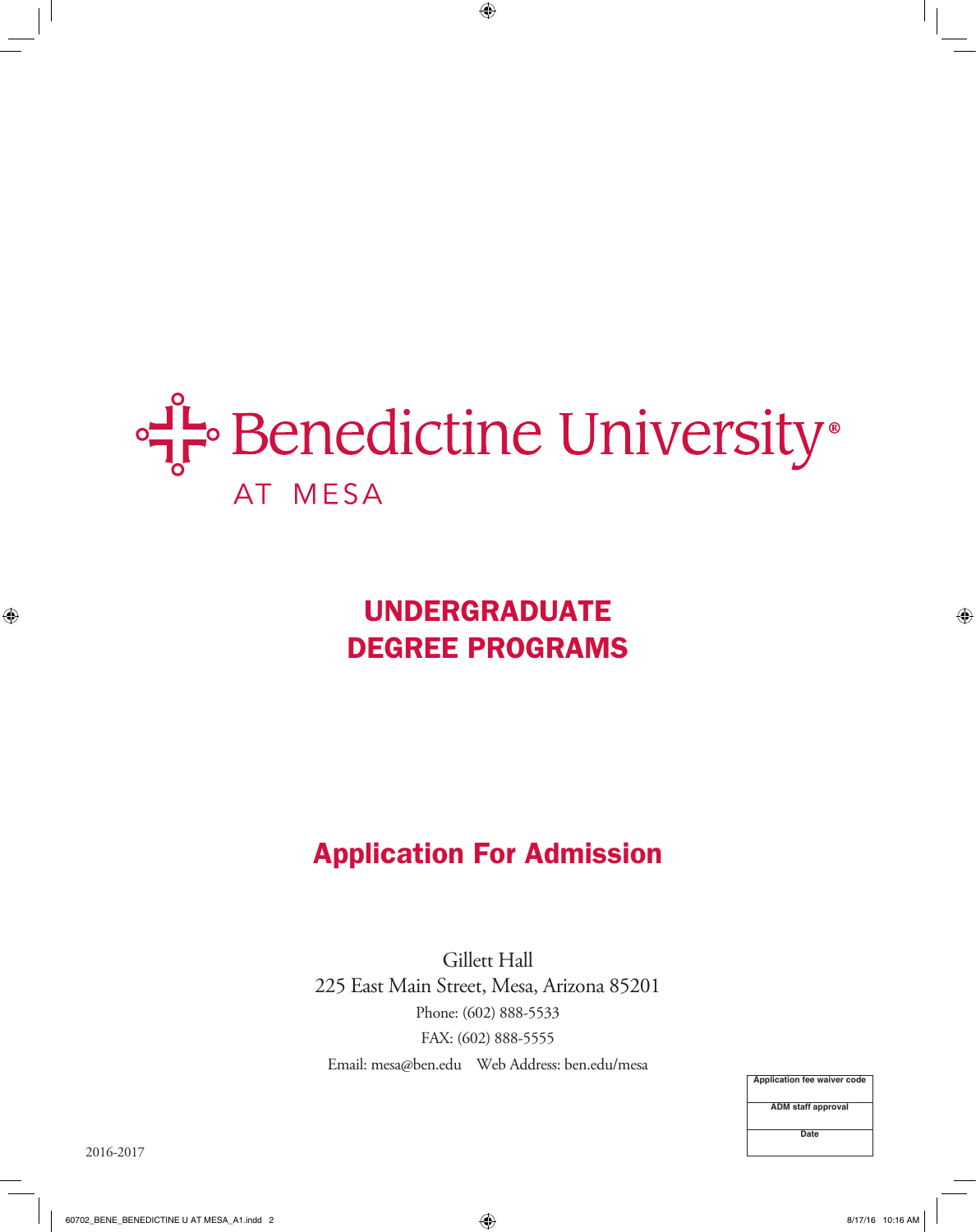## **APPLICATION INFORMATION AND CHECKLIST**

### **Applicants please note the following:**

- 1. Send all materials to: Gillett Hall, Benedictine University at Mesa, 225 E. Main St., Mesa, AZ 85201.
- 2. A personal interview with an admissions counselor is generally advisable and occasionally required.
- 3. *Official* transcripts bearing the signature of the registrar and the institutional seal must be issued by direct mail or electronically from the institution to Benedictine University at Mesa's Gillett Hall. Transcripts must arrive in either a sealed envelope or be submitted electronically to e-transcriptshs@ben.edu (freshmen applicants) or e-transcripts@ben.edu (transfer applicants) to be considered official.
- 4. You will be considered for admission as soon as all of your credentials are received.
- 5. You may be required to submit a personal statement prior to an admission decision. Your admissions counselor will provide more information.
- 6. All documents submitted become property of Benedictine University at Mesa and will not be released to the student or any third-party.
- 7. Students with a documented physical or mental disability may be eligible for special accommodations through the Americans with Disabilities Act. Please contact the Associate Vice President for Student Life at (602) 888-5507 for more information.

#### **Applicants please review checklist:**

- $\Box$  Application for admission and \$40 application fee (non-refundable)
- *Official and sealed* transcripts from ALL colleges in which you previously enrolled
- *Official* high school transcripts for FRESHMEN applicants only\*
- r *Official* copy of AP, ACT, SAT or TOEFL Test Scores\* (if on official transcript from high school, scores are considered official)
- r Foreign credit must be evaluated by Educational Credential Evaluators (ECE) at www.ece.org. A form is available in Gillett Hall. "Subject Analysis" of transfer credit is required and prepared by this firm.

\*High school transcripts and (ACT or SAT) test scores required for transfer students with less than 20 transferrable semester hours.

|                                                                                                                                                                                                                                                                                                                                                                                                                                                                                                                                                                                  |                 | <b>GENERAL INFORMATION</b>                                   |                          |                                             |              |     |
|----------------------------------------------------------------------------------------------------------------------------------------------------------------------------------------------------------------------------------------------------------------------------------------------------------------------------------------------------------------------------------------------------------------------------------------------------------------------------------------------------------------------------------------------------------------------------------|-----------------|--------------------------------------------------------------|--------------------------|---------------------------------------------|--------------|-----|
| <b>LAST NAME</b>                                                                                                                                                                                                                                                                                                                                                                                                                                                                                                                                                                 | <b>FIRST</b>    | <b>MIDDLE</b>                                                | <b>CELL PHONE</b>        |                                             |              |     |
| PREFERRED NAME                                                                                                                                                                                                                                                                                                                                                                                                                                                                                                                                                                   | MAIDEN (IF ANY) |                                                              | <b>TELEPHONE</b>         |                                             |              |     |
| <b>STREET ADDRESS</b>                                                                                                                                                                                                                                                                                                                                                                                                                                                                                                                                                            |                 |                                                              |                          | SOCIAL SECURITY NUMBER                      |              |     |
| <b>CITY</b>                                                                                                                                                                                                                                                                                                                                                                                                                                                                                                                                                                      | <b>STATE</b>    | 9-DIGIT ZIP CODE                                             | <b>EMAIL ADDRESS</b>     |                                             |              |     |
| <b>COUNTY</b>                                                                                                                                                                                                                                                                                                                                                                                                                                                                                                                                                                    |                 | $\square$ MALE<br><b>O FEMALE</b>                            | DATE OF BIRTH (mm/dd/yy) |                                             |              |     |
| ETHNICITY (OPTIONAL)<br>ARE YOU A FIRST GENERATION COLLEGE STUDENT? ONO OYES<br>First generation college students are students who did not have sibiling(s) and/or parent(s) graduate with a college degree.                                                                                                                                                                                                                                                                                                                                                                     |                 |                                                              | RELIGION (OPTIONAL)      |                                             |              |     |
| Is English the primary language spoken in the home? $\Box$ No $\Box$ Yes<br>Are you a veteran or currently serving in the military? $\Box$ No $\Box$ Yes<br>Have you ever pleaded "quilty" or "no contest" to, or been convicted of, a felony? $\Box$ No $\Box$ Yes<br>ANSWERING YES DOES NOT CONSTITUTE AN AUTOMATIC BAR TO ADMISSION. FACTORS SUCH AS DATE OF THE OFFENSE, SERIOUSNESS AND NATURE OF THE VIOLATION AND<br>REHABILITATION WILL BE TAKEN INTO ACCOUNT. NOTE: YOU ARE NOT OBLIGATED TO DISCLOSE THE EXISTENCE OF ANY CONVICTION OR ARREST RECORDS WHICH HAVE BEEN |                 | If no, please state language                                 |                          |                                             |              |     |
| SEALED OR SET ASIDE PURSUANT TO TITLE 13, SECTION 907 OF THE ARIZONA REVISED STATUTES.                                                                                                                                                                                                                                                                                                                                                                                                                                                                                           |                 | <b>EDUCATIONAL HISTORY</b>                                   |                          |                                             |              |     |
| NAME OF HIGH SCHOOL                                                                                                                                                                                                                                                                                                                                                                                                                                                                                                                                                              |                 |                                                              |                          | MONTH/YEAR OF HIGH SCHOOL GRADUATION OR GED |              |     |
| IMPORTANT: FAILURE TO LIST BELOW ALL SECONDARY SCHOOLS, UNIVERSITIES AND POST-SECONDARY INSTITUTIONS IN WHICH YOU ENROLLED (INCLUDING<br>CORRESPONDENCE AND EXTENSION COURSES) MAY RESULT IN DELAY IN ADMISSION, LOSS OF TRANSFER CREDIT, AND/OR DISMISSAL. IT IS THE APPLICANT'S<br>RESPONSIBILITY TO HAVE OFFICIAL TRANSCRIPTS FORWARDED FROM EACH INSTITUTION IN WHICH YOU ENROLLED. AN OFFICIAL TRANSCRIPT IS REQUIRED<br>EVEN IF ENROLLMENT WAS FOR A BRIEF TIME AND NO CREDIT WAS ESTABLISHED.                                                                             |                 |                                                              |                          |                                             |              |     |
| NAME(S) OF ALL COLLEGE(S) ENROLLED AND CITY/STATE<br>(Undergraduate and Graduate Level)                                                                                                                                                                                                                                                                                                                                                                                                                                                                                          |                 | <b>DATES ENROLLED</b><br>(check box if last school attended) | DEGREE CONFERRED         | <b>MAJOR</b>                                | <b>MINOR</b> | GPA |
|                                                                                                                                                                                                                                                                                                                                                                                                                                                                                                                                                                                  | $\Box$          |                                                              |                          |                                             |              |     |
|                                                                                                                                                                                                                                                                                                                                                                                                                                                                                                                                                                                  | $\Box$          |                                                              |                          |                                             |              |     |
|                                                                                                                                                                                                                                                                                                                                                                                                                                                                                                                                                                                  | $\Box$          |                                                              |                          |                                             |              |     |
|                                                                                                                                                                                                                                                                                                                                                                                                                                                                                                                                                                                  | $\Box$          |                                                              |                          |                                             |              |     |
|                                                                                                                                                                                                                                                                                                                                                                                                                                                                                                                                                                                  | $\Box$          |                                                              |                          |                                             |              |     |
| Will you have a bachelor's degree completed prior to enrollment at Benedictine University? □ No □ Yes<br>Have you ever applied for admission to Benedictine University at Mesa? $\Box$ No $\Box$ Yes<br>Have you ever enrolled at Benedictine University? $\Box$ No $\Box$ Yes<br>Have you ever been suspended, placed on probation or dismissed from any high school or college? $\Box$ No $\Box$ Yes<br>If yes, please explain the following on a separate sheet of paper: date of occurrence, summary of incident, how you were held accountable                              |                 | If yes, dates enrolled __                                    |                          |                                             |              |     |
| (outcomes, sanctions, etc.) and any additional information you wish to provide. Please note: additional information may be requested.<br>Are you a member of the Phi Theta Kappa International Honor Society? $\Box$ No $\Box$ Yes                                                                                                                                                                                                                                                                                                                                               |                 |                                                              |                          |                                             |              |     |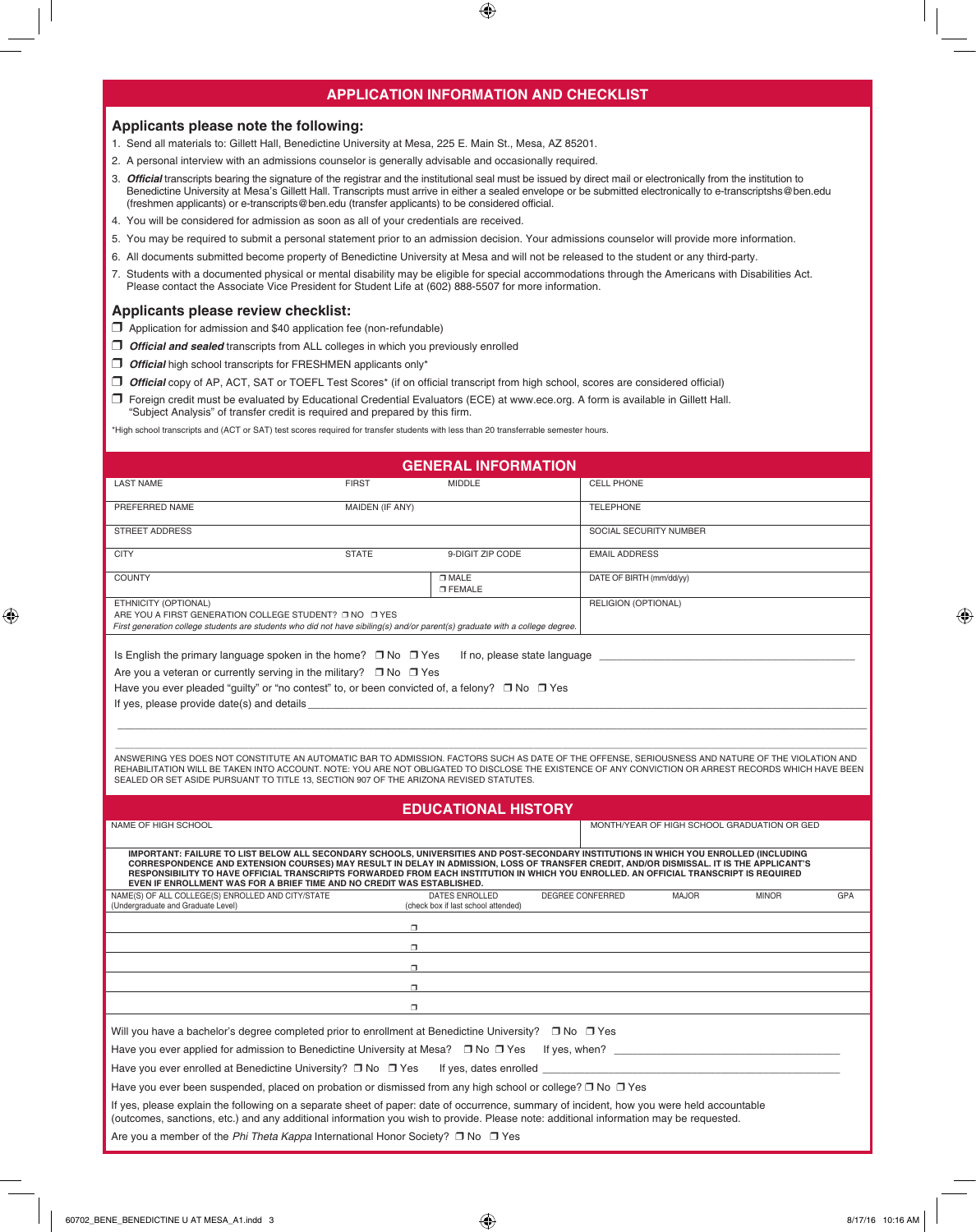|                                                             |                                                                                                                                                                                                                        | <b>ADMISSIONS INFORMATION</b>          |                             |                                                             |
|-------------------------------------------------------------|------------------------------------------------------------------------------------------------------------------------------------------------------------------------------------------------------------------------|----------------------------------------|-----------------------------|-------------------------------------------------------------|
| When do you expect to enter Benedictine University at Mesa? |                                                                                                                                                                                                                        | $\Box$ Fall<br>$\Box$ Spring           | □ Summer                    | Year ___________                                            |
| I will be a: □ Full-Time Student (12 hours or more)         |                                                                                                                                                                                                                        | □ Part-Time Student (11 hours or less) |                             |                                                             |
|                                                             | Are you or have you ever been an employee of Benedictine University? $\Box$ No $\Box$ Yes                                                                                                                              |                                        |                             |                                                             |
|                                                             |                                                                                                                                                                                                                        |                                        |                             |                                                             |
| (indicate most recent)                                      | <b>DATE</b>                                                                                                                                                                                                            | <b>DATE</b>                            |                             |                                                             |
|                                                             |                                                                                                                                                                                                                        | <b>ACADEMIC INFORMATION</b>            |                             |                                                             |
| PLEASE INDICATE CHOICE OF MAJOR FIELD                       |                                                                                                                                                                                                                        |                                        |                             |                                                             |
| $\Box$ Accounting                                           | $\Box$ Fine Arts                                                                                                                                                                                                       | <b>D</b> Political Science             | □ Religious Studies         |                                                             |
| <b>D</b> Communication Arts                                 | <b>J</b> Graphic Arts and Design                                                                                                                                                                                       | $\Box$ Psychology                      | (minor only)<br>□ Undecided |                                                             |
| <b>D</b> Computer Science                                   | $\Box$ Management and<br>Organizational Behavior                                                                                                                                                                       | □ Spanish                              |                             |                                                             |
| <b>D</b> Criminal Justice                                   | $\Box$ Nutrition                                                                                                                                                                                                       | $\Box$ Theology                        |                             |                                                             |
|                                                             |                                                                                                                                                                                                                        |                                        |                             |                                                             |
|                                                             | FINANCIAL AID INFORMATION (please ✔ ONE box)                                                                                                                                                                           |                                        |                             |                                                             |
|                                                             | <b>J I HAVE FILED</b> the Free Application for Federal Student Aid (FAFSA).                                                                                                                                            |                                        |                             |                                                             |
|                                                             | <b>I INTEND TO FILE</b> the Free Application for Federal Student Aid (FAFSA).<br>□ <b>I DO NOT INTEND TO FILE</b> the Free Application for Federal Student Aid (FAFSA) and plan to finance my education out-of-pocket. |                                        |                             |                                                             |
|                                                             |                                                                                                                                                                                                                        |                                        |                             |                                                             |
|                                                             | Please note that the FAFSA MUST BE filed in order to be considered for federal grants and loans. Benedictine's school code is 001767.                                                                                  |                                        |                             |                                                             |
|                                                             | <b>CITIZENSHIP INFORMATION - MUST BE COMPLETED</b>                                                                                                                                                                     |                                        |                             |                                                             |
|                                                             | Are you a United States citizen or permanent resident? □ No □ Yes                                                                                                                                                      |                                        |                             |                                                             |
|                                                             |                                                                                                                                                                                                                        |                                        |                             |                                                             |
|                                                             |                                                                                                                                                                                                                        | <b>FAMILY INFORMATION</b>              |                             |                                                             |
|                                                             |                                                                                                                                                                                                                        |                                        |                             |                                                             |
|                                                             | FATHER ISINGLE IMARRIED INVORCED ISEPARATED IDECEASED                                                                                                                                                                  |                                        |                             | MOTHER GISINGLE GIMARRIED GIDIVORCED GISEPARATED GIDECEASED |
| <b>LAST NAME</b>                                            | <b>FIRST NAME</b>                                                                                                                                                                                                      | <b>LAST NAME</b>                       |                             | <b>FIRST NAME</b>                                           |
|                                                             |                                                                                                                                                                                                                        |                                        |                             |                                                             |
| <b>STREET ADDRESS</b>                                       | <b>COUNTY</b>                                                                                                                                                                                                          | <b>STREET ADDRESS</b>                  |                             | <b>COUNTY</b>                                               |
|                                                             |                                                                                                                                                                                                                        |                                        |                             |                                                             |
| <b>CITY</b>                                                 | ZIP<br><b>STATE</b>                                                                                                                                                                                                    | <b>CITY</b>                            |                             | ZIP<br><b>STATE</b>                                         |
| <b>TELEPHONE</b>                                            | <b>EMAIL ADDRESS</b>                                                                                                                                                                                                   | <b>TELEPHONE</b>                       | <b>EMAIL ADDRESS</b>        |                                                             |
|                                                             |                                                                                                                                                                                                                        |                                        |                             |                                                             |
| <b>EMPLOYER</b>                                             | <b>JOB TITLE</b>                                                                                                                                                                                                       | <b>EMPLOYER</b>                        | <b>JOB TITLE</b>            |                                                             |
|                                                             |                                                                                                                                                                                                                        |                                        |                             |                                                             |
| ADDRESS/CITY/STATE                                          | <b>WORK PHONE</b>                                                                                                                                                                                                      | ADDRESS/CITY/STATE                     |                             | <b>WORK PHONE</b>                                           |
|                                                             | PLEASE COMPLETE THIS SECTION IF YOUR PARENT(S) IS AN ALUMNUS OF BENEDICTINE UNIVERSITY, IF YOU ARE A RELATIVE OF A ST. PROCOPIUS                                                                                       |                                        |                             |                                                             |
|                                                             | MONK OR IF YOU HAVE A SIBLING THAT CURRENTLY ATTENDS OR HAS GRADUATED FROM BENEDICTINE UNIVERSITY.                                                                                                                     |                                        |                             |                                                             |
| <b>NAME</b>                                                 | <b>RELATIONSHIP</b>                                                                                                                                                                                                    |                                        |                             | DATES ATTENDED                                              |
|                                                             |                                                                                                                                                                                                                        |                                        |                             |                                                             |
| <b>NAME</b>                                                 | <b>RELATIONSHIP</b>                                                                                                                                                                                                    |                                        |                             | DATES ATTENDED                                              |
|                                                             |                                                                                                                                                                                                                        |                                        |                             |                                                             |
|                                                             |                                                                                                                                                                                                                        |                                        |                             |                                                             |